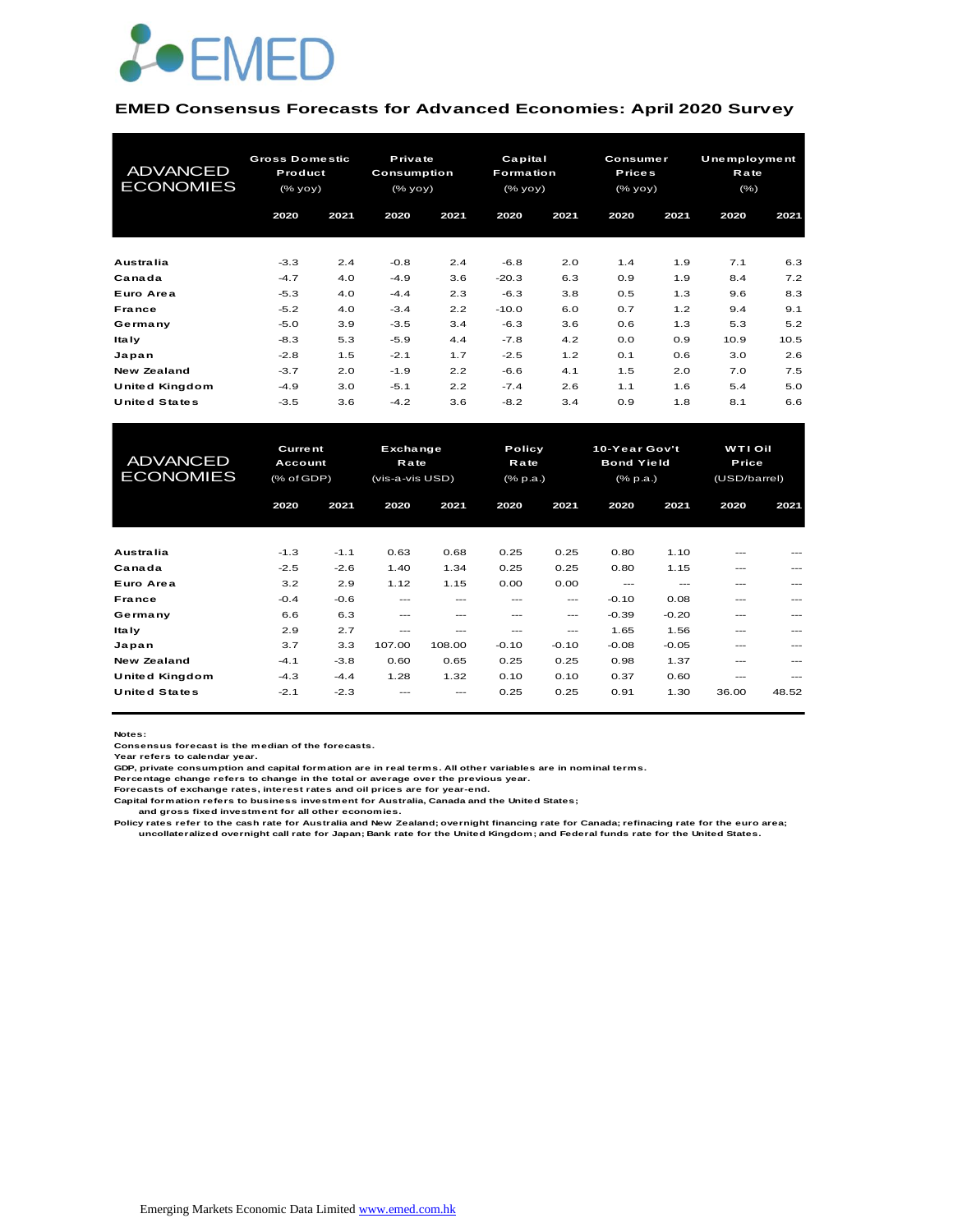

#### **EMED Consensus Forecasts for Emerging Markets: April 2020 Survey**

| <b>EMERGING</b><br><b>MARKETS</b> | <b>Gross Domestic</b><br>Product<br>(% yoy) |      | <b>Private</b><br>Consumption<br>(% yoy) |      | <b>Fixed</b><br>Investment<br>$(%$ $\sqrt{oy}$ $\sqrt{oy}$ ) |      | Consumer<br><b>Prices</b><br>$(%$ $\sqrt{oy}$ $\sqrt{oy}$ |      | <b>Unemployment</b><br>Rate<br>$(\% )$ |      |
|-----------------------------------|---------------------------------------------|------|------------------------------------------|------|--------------------------------------------------------------|------|-----------------------------------------------------------|------|----------------------------------------|------|
|                                   | 2020                                        | 2021 | 2020                                     | 2021 | 2020                                                         | 2021 | 2020                                                      | 2021 | 2020                                   | 2021 |
|                                   |                                             |      |                                          |      |                                                              |      |                                                           |      |                                        |      |
| Argentina                         | $-4.1$                                      | 2.0  | $-3.0$                                   | 1.0  | $-9.1$                                                       | 2.2  | 47.3                                                      | 36.0 | 11.2                                   | 11.0 |
| <b>Brazil</b>                     | $-2.0$                                      | 2.5  | $-2.7$                                   | 2.0  | $-7.0$                                                       | 9.7  | 4.0                                                       | 3.8  | 13.5                                   | 13.1 |
| Chile                             | $-1.8$                                      | 2.8  | $-2.0$                                   | 2.6  | $-4.8$                                                       | 3.3  | 3.2                                                       | 3.0  | 9.6                                    | 8.0  |
| China                             | 2.3                                         | 7.8  | 2.3                                      | 8.4  | 3.4                                                          | 5.6  | 3.3                                                       | 2.1  | 4.3                                    | 4.1  |
| Colombia                          | 0.6                                         | 3.2  | 1.3                                      | 3.0  | 1.4                                                          | 3.5  | 3.3                                                       | 3.3  | 11.1                                   | 11.0 |
| <b>Czech Republic</b>             | $-4.5$                                      | 4.5  | $-3.1$                                   | 4.1  | $-8.5$                                                       | 3.5  | 2.5                                                       | 1.6  | 4.2                                    | 3.6  |
| <b>Hong Kong</b>                  | $-3.0$                                      | 3.5  | $-4.8$                                   | 2.2  | $-2.8$                                                       | 4.8  | 1.8                                                       | 2.0  | 4.7                                    | 4.0  |
| Hungary                           | $-3.2$                                      | 3.8  | $-6.4$                                   | 5.1  | $-5.7$                                                       | 3.6  | 3.1                                                       | 2.4  | 4.8                                    | 4.6  |
| India*                            | 6.4                                         | 6.5  | 8.8                                      | 7.4  | 5.0                                                          | 8.5  | 4.1                                                       | 4.3  | 4.5                                    | 3.6  |
| Indonesia                         | 2.5                                         | 5.3  | 2.3                                      | 4.9  | 2.8                                                          | 4.7  | 3.1                                                       | 3.1  | 5.6                                    | 5.3  |
| Malaysia                          | $-0.3$                                      | 4.6  | 3.0                                      | 5.9  | 1.4                                                          | 6.6  | 1.2                                                       | 1.8  | 3.5                                    | 3.4  |
| <b>Mexico</b>                     | $-5.4$                                      | 1.6  | $-3.6$                                   | 1.2  | $-10.8$                                                      | 2.9  | 3.3                                                       | 3.2  | 5.0                                    | 5.5  |
| <b>Philippines</b>                | 2.2                                         | 6.0  | 5.5                                      | 6.0  | 5.0                                                          | 7.0  | 2.5                                                       | 2.5  | 6.6                                    | 6.5  |
| Poland                            | $-3.2$                                      | 3.9  | $-2.2$                                   | 4.9  | $-8.9$                                                       | 3.3  | 3.3                                                       | 2.2  | 7.1                                    | 7.8  |
| Russia                            | $-2.0$                                      | 2.0  | $-2.0$                                   | 2.1  | $-3.8$                                                       | 3.1  | 3.4                                                       | 3.5  | 5.7                                    | 5.5  |
| Singapore                         | $-1.2$                                      | 2.3  | $-6.0$                                   | 3.1  | $-11.8$                                                      | 13.4 | 0.0                                                       | 1.0  | 3.3                                    | 2.8  |
| South Korea                       | $-0.8$                                      | 3.1  | $-1.0$                                   | 2.8  | $-0.1$                                                       | 2.9  | 0.7                                                       | 1.3  | 4.3                                    | 3.9  |
| <b>Taiwan</b>                     | 0.5                                         | 3.0  | 1.2                                      | 2.3  | 1.5                                                          | 3.2  | 0.2                                                       | 0.8  | 4.1                                    | 3.8  |
| <b>Thailand</b>                   | $-5.2$                                      | 3.4  | $-2.7$                                   | 2.0  | $-4.5$                                                       | 6.2  | $-0.5$                                                    | 0.9  | 1.4                                    | 1.2  |
| Turkey                            | $-2.0$                                      | 4.0  | 0.3                                      | 5.4  | $-7.4$                                                       | 13.7 | 10.9                                                      | 10.0 | 15.9                                   | 14.2 |

|                       | <b>Money</b>     |                                          | <b>Merchandise</b>     |          | <b>Merchandise</b>     |               | Current                   |        | <b>Exchange</b>                                          |       |  |
|-----------------------|------------------|------------------------------------------|------------------------|----------|------------------------|---------------|---------------------------|--------|----------------------------------------------------------|-------|--|
| <b>EMERGING</b>       | <b>Supply M2</b> |                                          | <b>Exports</b>         |          | <b>Imports</b>         |               | <b>Account</b>            |        | Rate<br>(vis-a-vis USD)<br>2020<br>2021<br>71.59<br>4.92 |       |  |
| <b>MARKETS</b>        | $(%$ (% yoy)     |                                          | (% yoy)                |          | (% yoy)                |               | $(% \overline{G}$ of GDP) |        |                                                          |       |  |
|                       | 2020             | 2021                                     | 2020                   | 2021     | 2020                   | 2021          | 2020                      | 2021   |                                                          |       |  |
|                       |                  |                                          |                        |          |                        |               |                           |        |                                                          |       |  |
|                       |                  |                                          |                        |          |                        |               |                           |        |                                                          |       |  |
| Argentina             | 52.5             | 33.8                                     | $-2.9$                 | 3.6      | $-6.9$                 | 1.6           | 0.3                       | 0.3    |                                                          | 93.10 |  |
| <b>Brazil</b>         | 3.3              | 9.0                                      | $-8.3$                 | 9.0      | $-8.6$                 | 7.1           | $-2.9$                    | $-3.1$ |                                                          | 4.46  |  |
| Chile                 | 0.0              | 2.0                                      | $-7.3$                 | 7.4      | $-9.0$                 | 7.8           | $-3.0$                    | $-2.7$ | 823                                                      | 800   |  |
| China                 | 8.6              | 8.4                                      | $-9.4$                 | 8.3      | $-9.7$                 | 6.8           | 0.3                       | 0.7    | 7.00                                                     | 6.88  |  |
| Colombia              | 5.8              | 5.5                                      | $-7.9$                 | 4.0      | $-2.9$                 | 0.9           | $-4.1$                    | $-3.4$ | 3654                                                     | 3688  |  |
| <b>Czech Republic</b> | $\frac{1}{2}$    | $\hspace{0.05cm} \ldots \hspace{0.05cm}$ | $-16.6$                | 19.0     | $-14.6$                | 16.0          | $-1.9$                    | $-0.1$ | 22.7                                                     | 22.8  |  |
| <b>Hong Kong</b>      | 1.6              | 3.0                                      | $-4.0$                 | 3.7      | $-5.6$                 | 4.1           | 3.2                       | 4.0    | 7.80                                                     | 7.83  |  |
| Hungary               | $-$              | $\cdots$                                 | $\cdots$               | $\cdots$ | $\cdots$               | $\cdots$      | $-0.9$                    | $-1.0$ | 290                                                      | 285   |  |
| India*                | $---$            | $\qquad \qquad \cdots$                   | $-2.6$                 | 6.0      | $-3.5$                 | 5.4           | $-1.5$                    | $-1.5$ | 72                                                       | 74    |  |
| Indonesia             | $---$            | $\hspace{0.05cm} \ldots \hspace{0.05cm}$ | $-8.9$                 | 5.5      | $-9.7$                 | 2.3           | $-2.6$                    | $-2.5$ | 15415                                                    | 14166 |  |
| Malaysia              | $---$            | $---$                                    | $\qquad \qquad \cdots$ | ---      | $\qquad \qquad \cdots$ | ---           | 2.5                       | 2.2    | 4.33                                                     | 4.20  |  |
| <b>Mexico</b>         | 2.0              | 3.0                                      | $-16.4$                | 15.0     | $-17.3$                | 14.6          | $-1.2$                    | $-1.0$ | 22.1                                                     | 21.4  |  |
| <b>Philippines</b>    | $---$            | $\frac{1}{2}$                            | 7.2                    | 7.2      | 12.3                   | 8.1           | $-2.3$                    | $-2.0$ | 52.5                                                     | 53.7  |  |
| Poland                | $---$            | $\qquad \qquad -$                        | $---$                  | $\cdots$ | $---$                  | $\frac{1}{2}$ | 0.2                       | 0.1    | 3.90                                                     | 3.92  |  |
| Russia                | 1.0              | 10.0                                     | $-18.8$                | 14.0     | $-16.0$                | 9.0           | 1.7                       | 2.9    | 72.0                                                     | 69.5  |  |
| Singapore             | $\cdots$         | $\cdots$                                 | ---                    | $\cdots$ | $\cdots$               | $\cdots$      | 21.7                      | 23.1   | 1.41                                                     | 1.37  |  |
| South Korea           | 8.0              | 7.6                                      | $-1.6$                 | 3.1      | $-1.8$                 | 4.0           | 4.0                       | 4.0    | 1205                                                     | 1178  |  |
| Taiwan                | 4.0              | 4.4                                      | $-1.5$                 | 3.3      | $-0.1$                 | 3.5           | 10.8                      | 11.0   | 30.5                                                     | 30.5  |  |
| <b>Thailand</b>       | 4.0              | 5.0                                      | $-10.0$                | 2.5      | $-16.0$                | 4.1           | 5.8                       | 6.6    | 32.2                                                     | 30.5  |  |
| <b>Turkey</b>         | 28.0             | 15.0                                     | $-12.5$                | 6.5      | $-6.6$                 | 10.4          | $-1.0$                    | $-2.6$ | 6.77                                                     | 6.84  |  |
|                       |                  |                                          |                        |          |                        |               |                           |        |                                                          |       |  |

**Notes:** 

**Consensus forecast is the median of the forecasts.**

**Year refers to calendar year except for India for which fiscal year (April to March) is used.**

**GDP, private consumption and fixed investment are in real terms. All other variables are in nominal terms.**

**Percentage change refers to change in the total or average over the previous year, except for money supply growth which is** 

 **based on year-end figures.**

**Forecasts of exchange rates and interest rates are for year-end.**

**\*Forecasts for India are FY20/21 and FY21/22**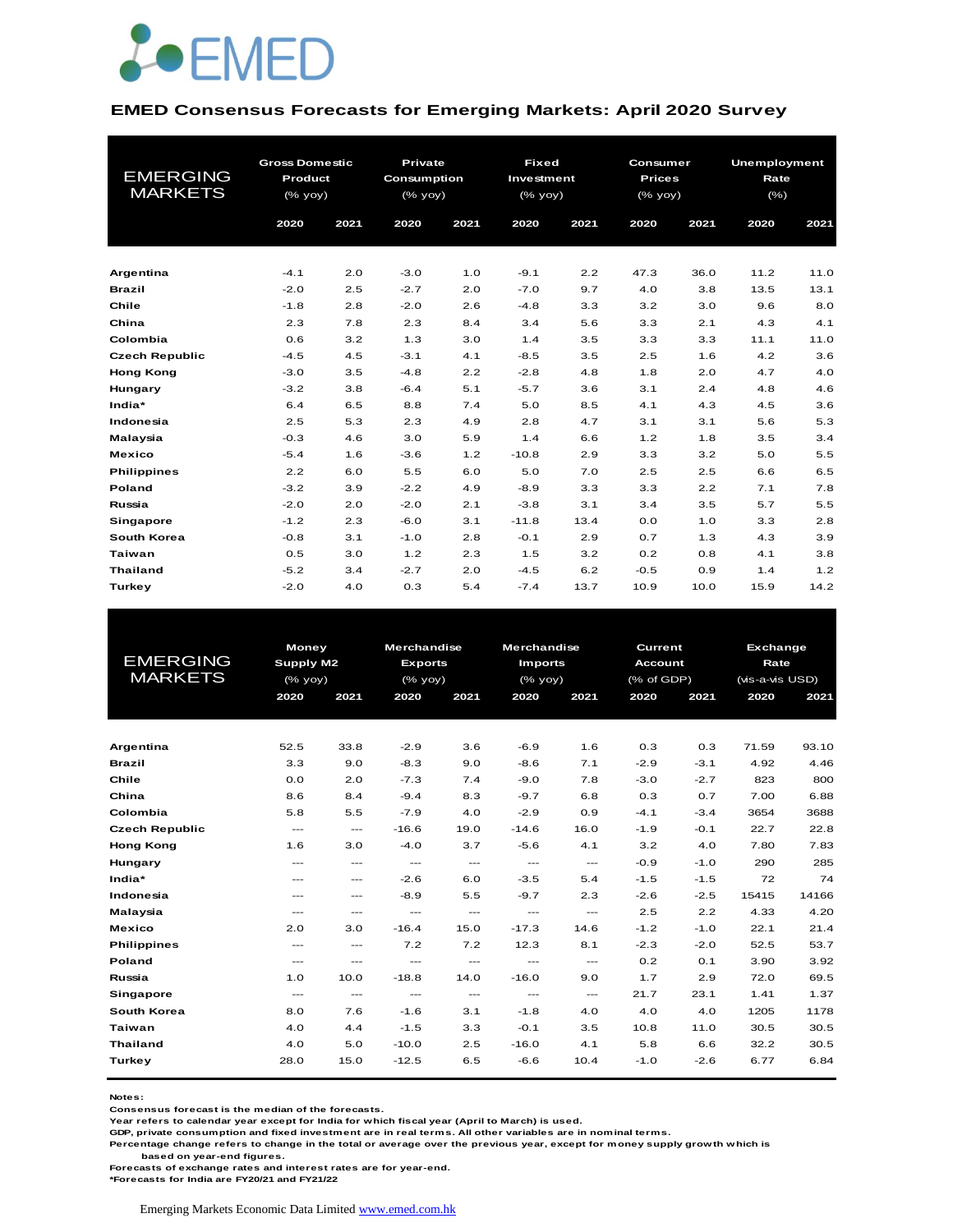

### **EMED Consensus Forecasts for the United States: April 2020 Survey**

| UNITED STATES                       | <b>Gross Domestic</b><br><b>Product</b><br>(% yoy) |      | <b>Consumer</b><br><b>Prices</b><br>(% yoy) |        | <b>UNITED STATES</b>          | <b>Gross Domestic</b><br><b>Product</b><br>(% yoy) |      | <b>Consumer</b><br><b>Prices</b><br>(% yoy) |        |
|-------------------------------------|----------------------------------------------------|------|---------------------------------------------|--------|-------------------------------|----------------------------------------------------|------|---------------------------------------------|--------|
|                                     | 2020                                               | 2021 | 2020                                        | 2021   |                               | 2020                                               | 2021 | 2020                                        | 2021   |
| <b>Bank Julius Baer</b>             | $-4.0$                                             | 5.0  | 2.0                                         | 1.9    | <b>Northern Trust</b>         | $-4.0$                                             | 2.9  | 0.5                                         | 1.5    |
| <b>BayernLB</b>                     | $-3.0$                                             | 2.0  | 1.5                                         | 1.8    | <b>PNC</b>                    | $-2.7$                                             | 3.8  | 0.0                                         | 1.7    |
| <b>Berenberg Capital Markets</b>    | $-3.0$                                             | 2.2  | 0.2                                         | $-1.4$ | Prometeia                     | $-2.5$                                             | 3.6  | 0.4                                         | 0.6    |
| <b>BMO Capital Markets</b>          | $-5.0$                                             | 6.0  | 0.8                                         | 1.6    | Royal Bank of Canada          | $-5.5$                                             | 5.1  | 0.5                                         | 1.7    |
| <b>Capital Economics</b>            | $-5.5$                                             | 7.0  | 0.4                                         | 2.0    | <b>Scotia Capital</b>         | $-6.3$                                             | 7.0  | $-0.3$                                      | 2.8    |
| <b>Comerica Bank</b>                | $-5.1$                                             | 4.5  | 1.1                                         | 1.3    | <b>Societe Generale</b>       | $-1.5$                                             | 0.8  | 1.7                                         | 1.1    |
| <b>Credit Suisse</b>                | $-2.6$                                             | 2.9  | 0.9                                         | 1.6    | <b>Standard &amp; Poor's</b>  | $-5.2$                                             | 6.2  | 1.7                                         | 2.1    |
| Danske Bank                         | $-2.0$                                             | 2.9  | 2.1                                         | 2.1    | <b>TD Economics</b>           | $-3.5$                                             | 3.6  | 0.8                                         | 3.0    |
| Deka Bank                           | $-3.3$                                             | 4.5  | 1.4                                         | 1.7    | University of Michigan - RSQE | $-3.0$                                             | 2.9  | $-0.5$                                      | 1.6    |
| <b>Desjardins</b>                   | $-3.7$                                             | 4.6  | 1.3                                         | 2.6    | <b>UOB</b>                    | $-4.1$                                             | 1.4  | 0.9                                         | 1.2    |
| DZ Bank                             | $-6.0$                                             | 5.6  | 0.5                                         | 1.9    | <b>Wells Fargo</b>            | $-3.0$                                             | 1.7  | 1.2                                         | 1.7    |
| Erste Group Bank AG                 | $-1.7$                                             | 4.1  | 1.9                                         | 2.2    |                               |                                                    |      |                                             |        |
| <b>Fannie Mae</b>                   | $-3.7$                                             | 5.0  | 0.8                                         | 1.4    | <b>CONSENSUS</b>              |                                                    |      |                                             |        |
| <b>First Trust Advisors</b>         | $-3.4$                                             | 3.2  | 1.4                                         | 2.3    | <b>Median</b>                 | $-3.5$                                             | 3.6  | 0.9                                         | 1.8    |
| Intesa Sanpaolo                     | $-3.8$                                             | 2.3  | 1.1                                         | 2.8    | Mean                          | $-3.8$                                             | 3.8  | 0.9                                         | 1.8    |
| <b>Moody's Analytics</b>            | $-5.8$                                             | 2.3  | 0.6                                         | 2.5    | High                          | $-1.5$                                             | 7.0  | 2.1                                         | 3.0    |
| <b>Mortgage Bankers Association</b> | $-2.9$                                             | 4.9  | 0.7                                         | 2.2    | Low                           | $-6.3$                                             | 0.8  | $-0.5$                                      | $-1.4$ |
| National Bank of Canada             | $-3.4$                                             | 3.0  | 1.4                                         | 2.4    | <b>Standard Deviation</b>     | 1.3                                                | 1.7  | 0.6                                         | 0.8    |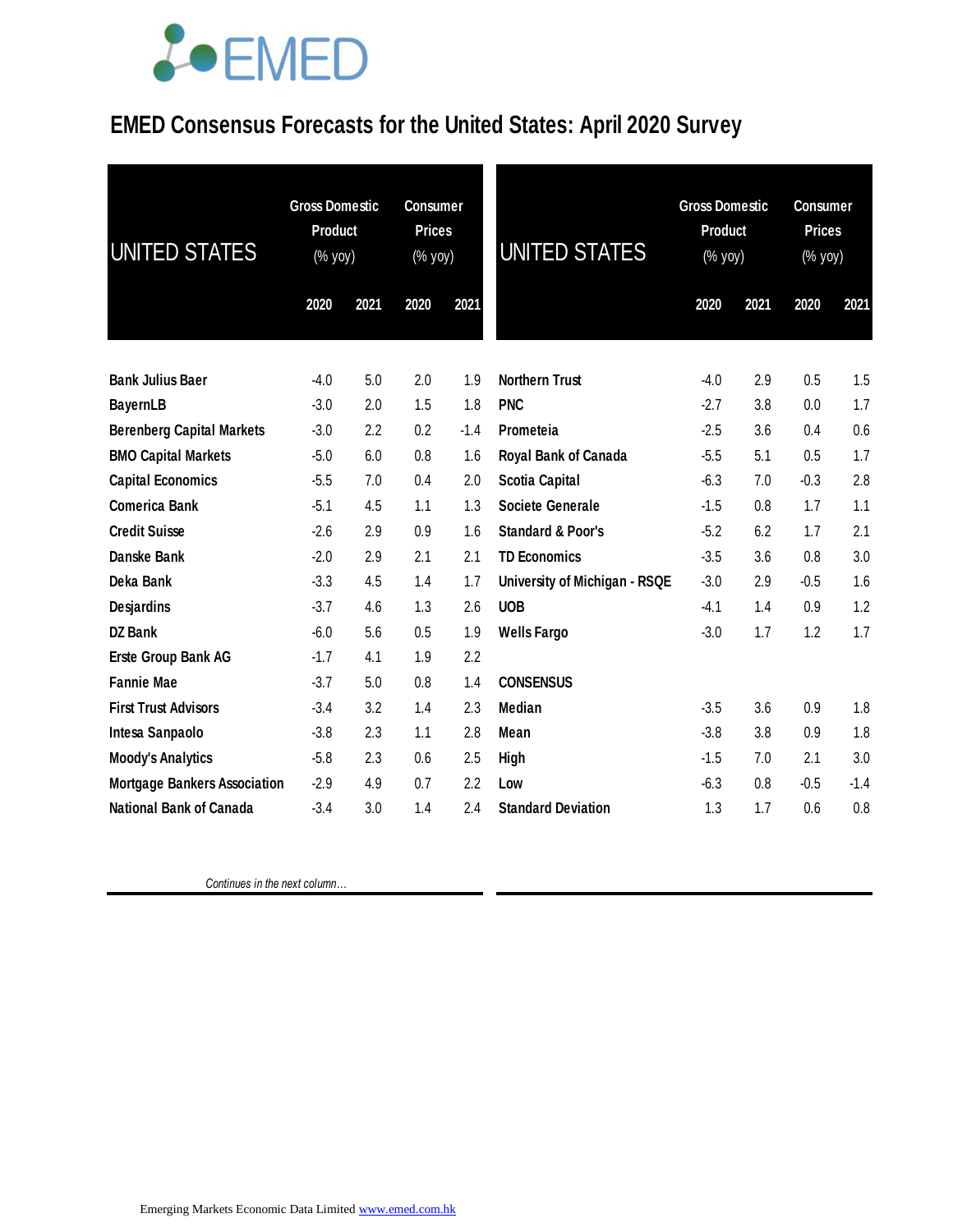

## **EMED Consensus Forecasts for the Euro Area: April 2020 Survey**

| <b>EURO AREA</b>                 | <b>Gross Domestic</b><br><b>Product</b><br>$(\%$ yoy) |      | <b>Consumer</b><br><b>Prices</b><br>(% yoy) |        | <b>EURO AREA</b>          | <b>Gross Domestic</b><br><b>Product</b><br>(% yoy) |      | <b>Consumer</b><br><b>Prices</b><br>(% yoy) |        |
|----------------------------------|-------------------------------------------------------|------|---------------------------------------------|--------|---------------------------|----------------------------------------------------|------|---------------------------------------------|--------|
|                                  | 2020                                                  | 2021 | 2020                                        | 2021   |                           | 2020                                               | 2021 | 2020                                        | 2021   |
| <b>Bank Julius Baer</b>          | $-7.0$                                                | 5.7  | 1.2                                         | 1.4    | Prometeia                 | $-5.1$                                             | 3.4  | $-0.2$                                      | 1.1    |
| <b>BayernLB</b>                  | $-4.5$                                                | 1.2  | 0.7                                         | 1.6    | Royal Bank of Canada      | $-5.4$                                             | 2.3  | 1.1                                         | 1.3    |
| <b>Berenberg Capital Markets</b> | $-5.4$                                                | 3.8  | 0.8                                         | 1.2    | Scotia Capital            | $-7.1$                                             | 4.1  | 0.0                                         | 1.1    |
| <b>BMO Capital Markets</b>       | $-5.7$                                                | 5.7  | 0.9                                         | 1.4    | <b>Societe Generale</b>   | $-6.1$                                             | 7.1  | 0.3                                         | 1.3    |
| <b>Capital Economics</b>         | $-9.0$                                                | 10.0 | $-0.3$                                      | 0.5    | <b>TD Economics</b>       | $-6.0$                                             | 4.0  | 0.7                                         | 1.3    |
| <b>Credit Suisse</b>             | $-5.2$                                                | 5.6  | 0.1                                         | 0.6    | <b>UOB</b>                | $-5.0$                                             | 2.5  | 0.5                                         | 1.5    |
| Danske Bank                      | $-3.1$                                                | 1.4  | 0.6                                         | 1.3    | <b>Wells Fargo</b>        | $-4.4$                                             | 0.4  | $-0.1$                                      | 1.2    |
| Deka Bank                        | $-5.3$                                                | 4.9  | 0.7                                         | 1.2    |                           |                                                    |      |                                             |        |
| <b>DZ Bank</b>                   | $-5.9$                                                | 2.6  | 0.0                                         | 1.1    | <b>CONSENSUS</b>          |                                                    |      |                                             |        |
| Erste Group Bank AG              | $-4.7$                                                | 3.9  | 0.9                                         | 1.6    | <b>Median</b>             | $-5.4$                                             | 4.0  | 0.5                                         | 1.3    |
| <b>ETLA</b>                      | $-8.0$                                                | 6.0  | 0.4                                         | 2.5    | Mean                      | $-5.7$                                             | 4.1  | 0.4                                         | 1.2    |
| Intesa Sanpaolo                  | $-4.8$                                                | 4.8  | 0.7                                         | 1.7    | High                      | $-3.1$                                             | 10.0 | 1.2                                         | 2.5    |
| <b>Moody's Analytics</b>         | $-7.0$                                                | 4.4  | $-0.4$                                      | $-0.5$ | Low                       | $-9.0$                                             | 0.4  | $-0.4$                                      | $-0.5$ |
| <b>Northern Trust</b>            | $-5.2$                                                | 2.7  | 0.3                                         | 1.4    | <b>Standard Deviation</b> | 1.3                                                | 2.2  | 0.5                                         | 0.6    |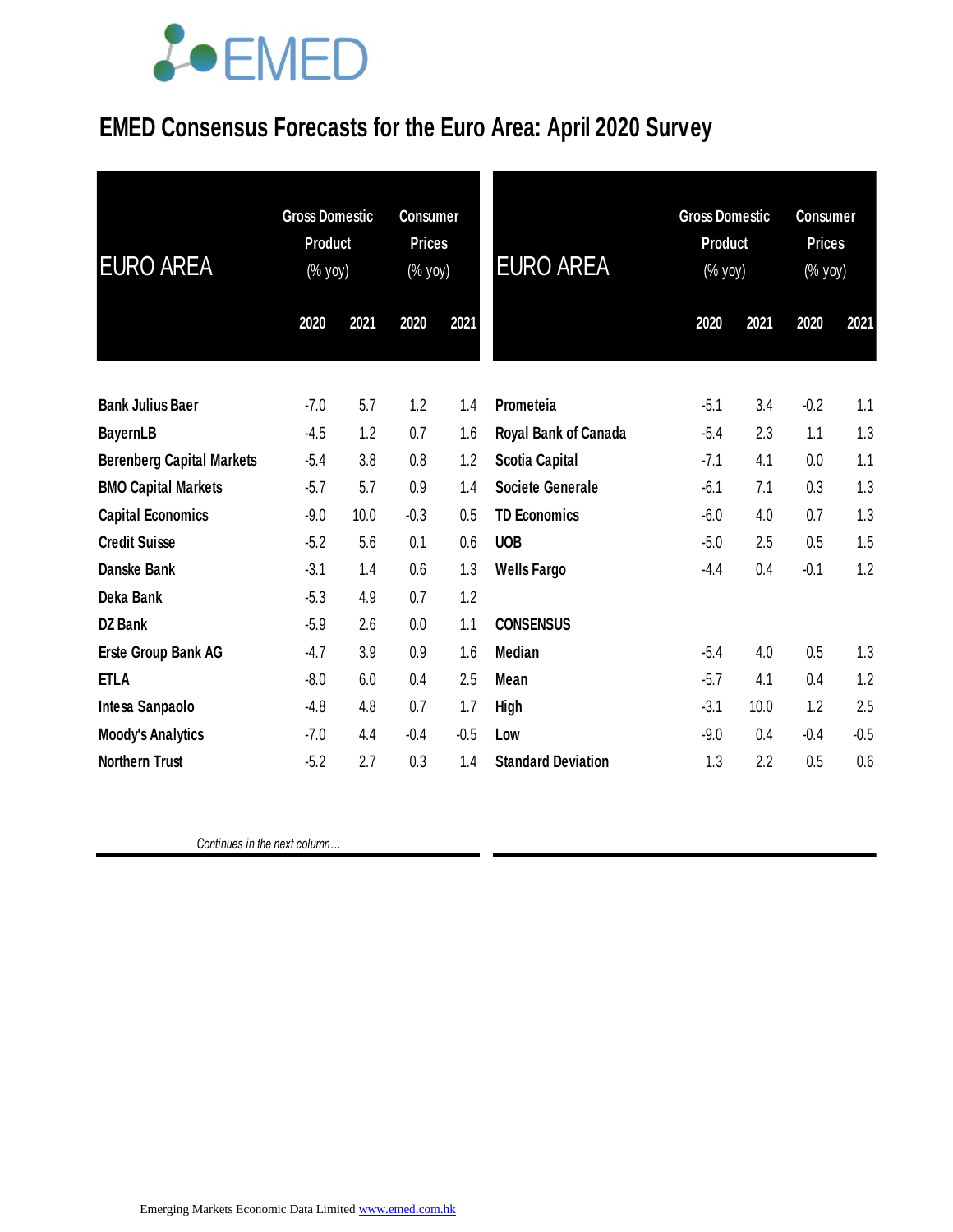

### **EMED Consensus Forecasts for Japan: April 2020 Survey**

| <b>JAPAN</b>                     | <b>Gross Domestic</b><br><b>Product</b><br>(% yoy) |      | <b>Consumer</b><br><b>Prices</b><br>(% yoy) |        | <b>JAPAN</b>              | <b>Gross Domestic</b><br><b>Product</b><br>(% yoy) |      | <b>Consumer</b><br><b>Prices</b><br>(% yoy) |        |
|----------------------------------|----------------------------------------------------|------|---------------------------------------------|--------|---------------------------|----------------------------------------------------|------|---------------------------------------------|--------|
|                                  | 2020                                               | 2021 | 2020                                        | 2021   |                           | 2020                                               | 2021 | 2020                                        | 2021   |
| <b>Bank Julius Baer</b>          | $-3.0$                                             | 4.2  | 0.0                                         | 0.2    | <b>Scotia Capital</b>     | $-3.8$                                             | 2.3  | 0.1                                         | 0.7    |
| <b>BayernLB</b>                  | $-2.0$                                             | 1.0  | 0.6                                         | 0.8    | <b>Societe Generale</b>   | $-1.0$                                             | 2.0  | 0.0                                         | 1.0    |
| <b>Berenberg Capital Markets</b> | $-4.4$                                             | 0.8  | $-1.0$                                      | $-1.5$ | <b>TD Economics</b>       | $-2.5$                                             | 2.7  | 0.1                                         | 1.3    |
| <b>BMO Capital Markets</b>       | $-4.6$                                             | 4.0  | 0.5                                         | 0.6    | <b>UOB</b>                | $-2.5$                                             | 0.5  | 0.9                                         | 1.1    |
| <b>Capital Economics</b>         | $-7.0$                                             | 4.4  | $-1.1$                                      | $-0.1$ | <b>Wells Fargo</b>        | $-4.3$                                             | 0.7  | $-0.5$                                      | 0.8    |
| <b>Credit Suisse</b>             | $-3.9$                                             | 1.0  | $-0.3$                                      | 0.3    |                           |                                                    |      |                                             |        |
| Daiwa Institute of Research      | $-1.1$                                             | 1.2  | 0.1                                         | 0.2    |                           |                                                    |      |                                             |        |
| Danske Bank                      | $-1.7$                                             | 1.2  | 0.8                                         | 0.9    |                           |                                                    |      |                                             |        |
| Deka Bank                        | $-2.4$                                             | 1.8  | 0.4                                         | 0.2    | <b>CONSENSUS</b>          |                                                    |      |                                             |        |
| <b>DZ Bank</b>                   | $-3.0$                                             | 0.9  | 0.3                                         | 0.7    | <b>Median</b>             | $-3.0$                                             | 1.5  | 0.1                                         | 0.6    |
| Intesa Sanpaolo                  | 0.2                                                | 1.0  | $-0.1$                                      | 0.5    | Mean                      | $-2.9$                                             | 1.9  | 0.0                                         | 0.5    |
| <b>Moody's Analytics</b>         | $-3.3$                                             | 1.9  | $-0.8$                                      | 1.6    | <b>High</b>               | 0.2                                                | 4.4  | 0.9                                         | 1.6    |
| <b>Northern Trust</b>            | $-3.0$                                             | 2.2  | $-0.7$                                      | 0.6    | Low                       | $-7.0$                                             | 0.5  | $-1.1$                                      | $-1.5$ |
| Prometeia                        | $-2.5$                                             | 1.5  | 0.8                                         | 0.3    | <b>Standard Deviation</b> | 1.6                                                | 1.2  | 0.6                                         | 0.6    |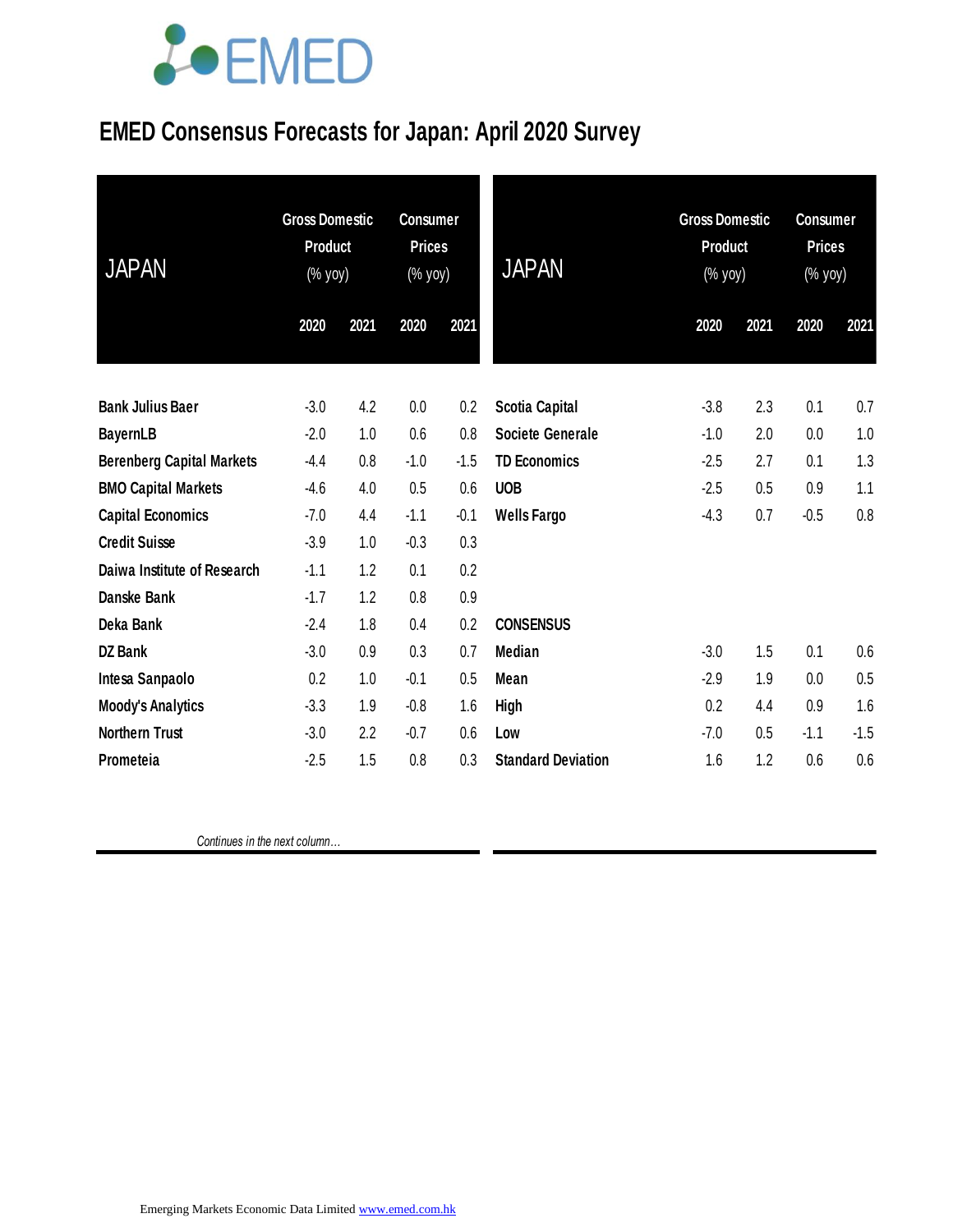

# **EMED Consensus Forecasts for China: April 2020 Survey**

| <b>CHINA</b>                | <b>Gross Domestic</b><br><b>Product</b><br>(% yoy) |      | <b>Consumer</b><br><b>Prices</b><br>(% yoy) |        | <b>CHINA</b>              | <b>Gross Domestic</b><br>Product<br>$(\%$ yoy) |      | <b>Consumer</b><br><b>Prices</b><br>$(% \mathsf{Y}^{\prime }\mathsf{Y}^{\prime })$ (% $\mathsf{Y}^{\prime }\mathsf{Y}^{\prime }\mathsf{Y}^{\prime })$ |        |
|-----------------------------|----------------------------------------------------|------|---------------------------------------------|--------|---------------------------|------------------------------------------------|------|-------------------------------------------------------------------------------------------------------------------------------------------------------|--------|
|                             | 2020                                               | 2021 | 2020                                        | 2021   |                           | 2020                                           | 2021 | 2020                                                                                                                                                  | 2021   |
| <b>Bank Julius Baer</b>     | 0.0                                                | 9.7  | 3.2                                         | 2.8    | <b>Northern Trust</b>     | 2.0                                            | 5.5  | 1.3                                                                                                                                                   | 2.1    |
| <b>Bank of East Asia</b>    | 2.9                                                | 6.2  | 3.3                                         | 2.1    | Scotia Capital            | 1.6                                            | 8.5  | 2.9                                                                                                                                                   | 2.6    |
| <b>BayernLB</b>             | 2.0                                                | 7.5  | 4.0                                         | 2.8    | <b>Societe Generale</b>   | 2.9                                            | 8.2  | 3.4                                                                                                                                                   | 1.9    |
| <b>BMO Capital Markets</b>  | 1.0                                                | 8.0  | 4.0                                         | 2.1    | <b>UOB</b>                | 4.1                                            | 6.1  | 4.0                                                                                                                                                   | 3.0    |
| <b>Capital Economics</b>    | $-1.0$                                             | 12.0 | 1.5                                         | 1.5    | <b>Wells Fargo</b>        | $-1.2$                                         | 7.5  | 1.8                                                                                                                                                   | 1.5    |
| <b>Credit Suisse</b>        | 3.3                                                | 5.6  | 3.7                                         | 2.8    |                           |                                                |      |                                                                                                                                                       |        |
| Daiwa Institute of Research | 5.3                                                | 5.7  | 3.5                                         | 2.5    |                           |                                                |      |                                                                                                                                                       |        |
| Danske Bank                 | 5.2                                                | 6.3  | 2.7                                         | 2.2    | <b>CONSENSUS</b>          |                                                |      |                                                                                                                                                       |        |
| Deka Bank                   | 2.7                                                | 6.6  | 3.9                                         | 2.7    | <b>Median</b>             | 2.0                                            | 7.5  | 3.3                                                                                                                                                   | 2.1    |
| <b>DZ Bank</b>              | 0.0                                                | 8.5  | 2.4                                         | 1.7    | Mean                      | 1.9                                            | 7.5  | 3.0                                                                                                                                                   | 2.0    |
| Intesa Sanpaolo             | 2.6                                                | 5.5  | 2.7                                         | 1.4    | <b>High</b>               | 5.3                                            | 12.0 | 4.0                                                                                                                                                   | 3.0    |
| JP Morgan                   | 1.1                                                | 9.2  | 3.3                                         | 1.2    | Low                       | $-1.2$                                         | 5.5  | 1.3                                                                                                                                                   | $-1.1$ |
| <b>Moody's Analytics</b>    | $-1.0$                                             | 8.6  | 2.6                                         | $-1.1$ | <b>Standard Deviation</b> | 2.0                                            | 1.8  | 0.8                                                                                                                                                   | 0.9    |